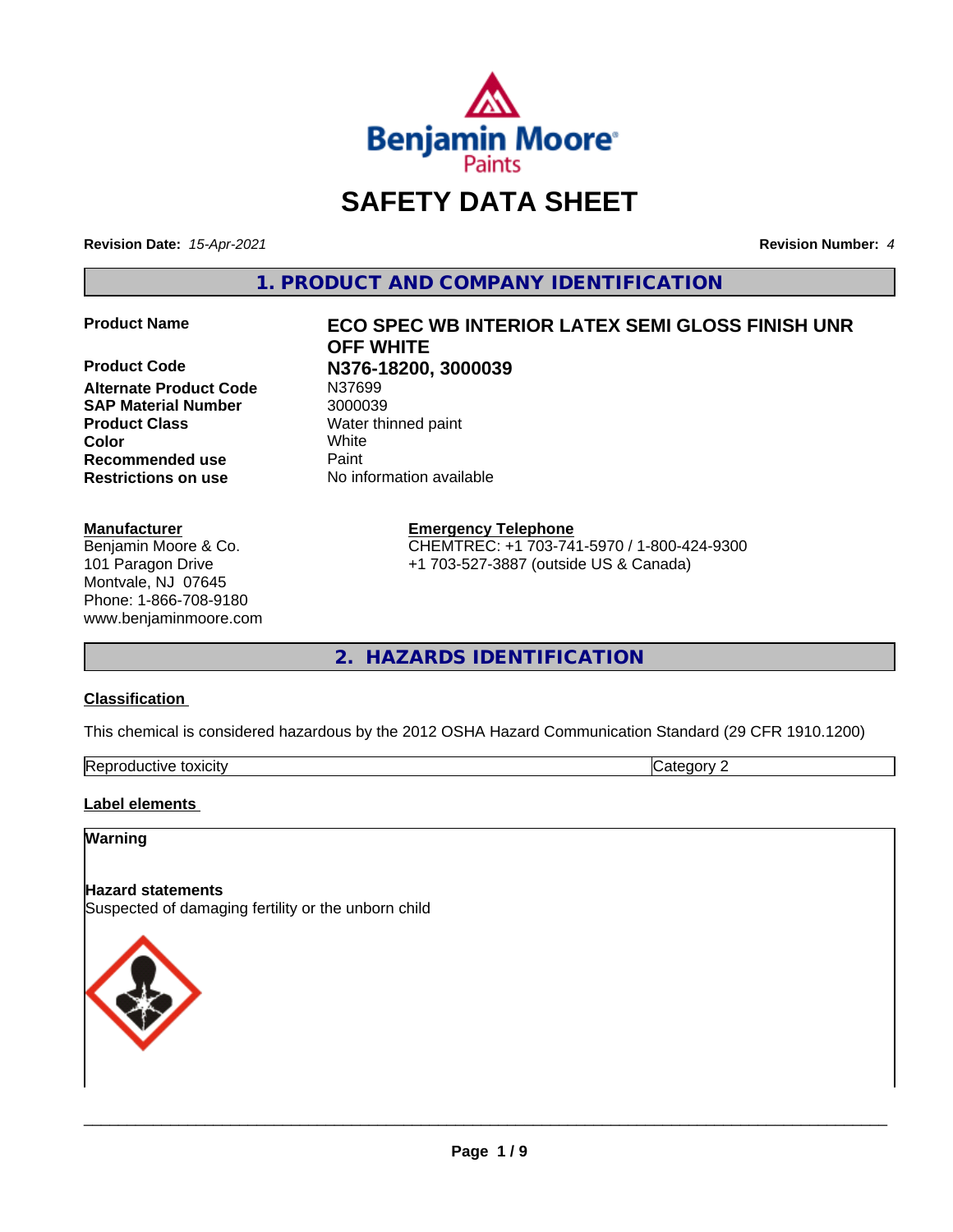**Appearance** liquid **Contract Contract Contract Contract Contract Contract Contract Contract Contract Contract Contract Contract Contract Contract Contract Contract Contract Contract Contract Contract Contract Contract Con** 

**Precautionary Statements - Prevention**

Obtain special instructions before use Do not handle until all safety precautions have been read and understood Use personal protective equipment as required

**Precautionary Statements - Response**

IF exposed or concerned: Get medical advice/attention

**Precautionary Statements - Storage** Store locked up

**Precautionary Statements - Disposal** Dispose of contents/container to an approved waste disposal plant

**Hazards not otherwise classified (HNOC)** Not applicable

**Other information**

No information available

 **WARNING:** This product contains isothiazolinone compounds at levels of <0.1%. These substances are biocides commonly found in most paints and a variety of personal care products as a preservative. Certain individuals may be sensitive or allergic to these substances, even at low levels.

#### **3. COMPOSITION INFORMATION ON COMPONENTS**

| Chemical name                   | <b>CAS No.</b> | Weight-%    |
|---------------------------------|----------------|-------------|
| Titanium dioxide                | 13463-67-7     | $20 - 25$   |
| Silica amorphous                | 7631-86-9      | - 5         |
| Sodium C14-C16 olefin sulfonate | 68439-57-6     | $0.1 - 0.5$ |
| Trimethylolpropane              | 77-99-6        | $0.1 - 0.5$ |

|                       | 4. FIRST AID MEASURES                                                                                    |
|-----------------------|----------------------------------------------------------------------------------------------------------|
| <b>General Advice</b> | No hazards which require special first aid measures.                                                     |
| <b>Eye Contact</b>    | Rinse thoroughly with plenty of water for at least 15 minutes and consult a<br>physician.                |
| <b>Skin Contact</b>   | Wash off immediately with soap and plenty of water while removing all<br>contaminated clothes and shoes. |
| <b>Inhalation</b>     | Move to fresh air. If symptoms persist, call a physician.                                                |
| Ingestion             | Clean mouth with water and afterwards drink plenty of water. Consult a physician<br>if necessary.        |
| <b>Most Important</b> | None known.                                                                                              |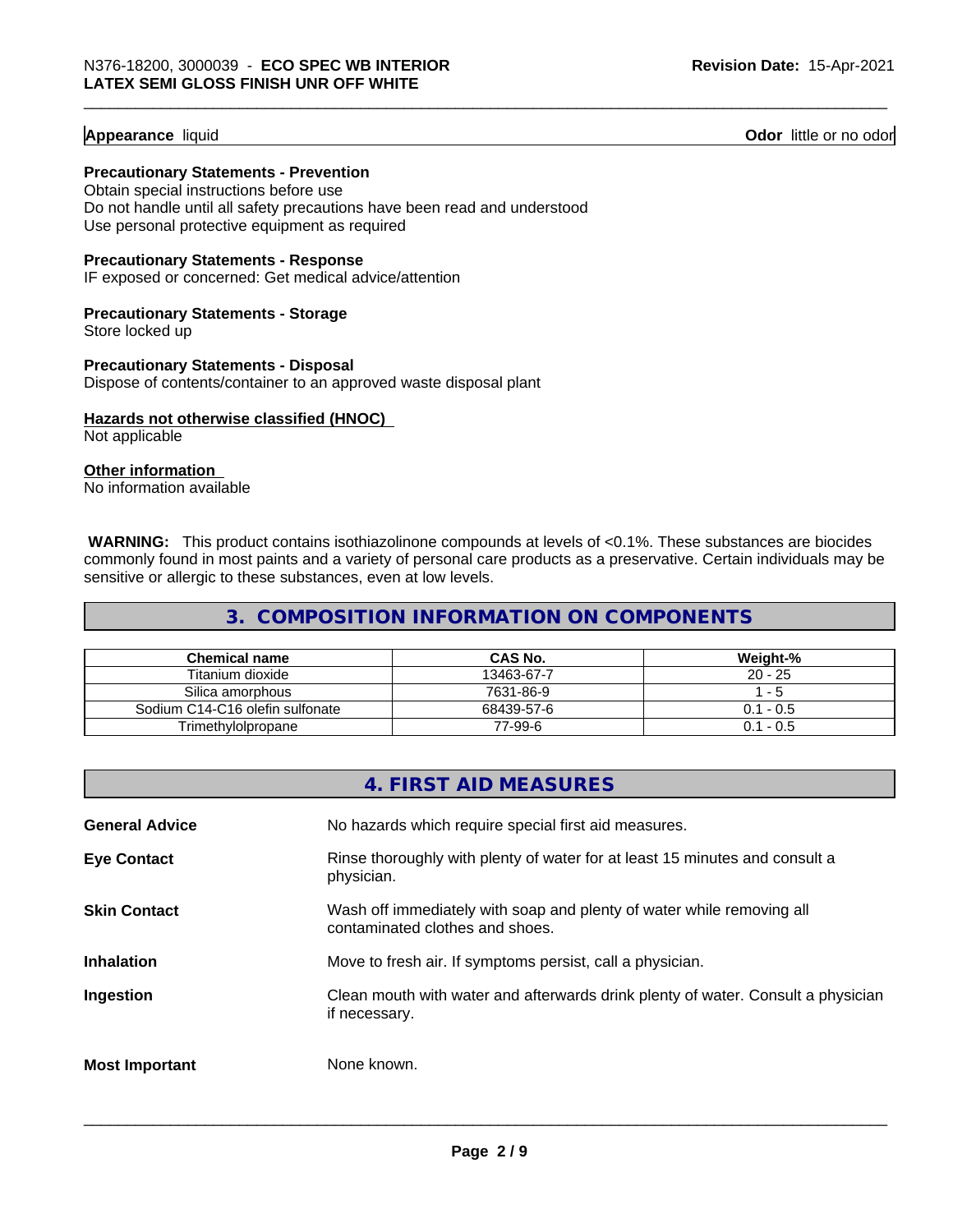| <b>Symptoms/Effects</b>                                                          |                                                                                                                                              |  |
|----------------------------------------------------------------------------------|----------------------------------------------------------------------------------------------------------------------------------------------|--|
| Treat symptomatically.<br><b>Notes To Physician</b>                              |                                                                                                                                              |  |
|                                                                                  | 5. FIRE-FIGHTING MEASURES                                                                                                                    |  |
| <b>Suitable Extinguishing Media</b>                                              | Use extinguishing measures that are appropriate to local<br>circumstances and the surrounding environment.                                   |  |
| Protective equipment and precautions for firefighters                            | As in any fire, wear self-contained breathing apparatus<br>pressure-demand, MSHA/NIOSH (approved or equivalent)<br>and full protective gear. |  |
| <b>Specific Hazards Arising From The Chemical</b>                                | Closed containers may rupture if exposed to fire or<br>extreme heat.                                                                         |  |
| <b>Sensitivity to mechanical impact</b>                                          | No                                                                                                                                           |  |
| Sensitivity to static discharge                                                  | No.                                                                                                                                          |  |
| <b>Flash Point Data</b><br>Flash point (°F)<br>Flash Point (°C)<br><b>Method</b> | Not applicable<br>Not applicable<br>Not applicable                                                                                           |  |
| <b>Flammability Limits In Air</b>                                                |                                                                                                                                              |  |
| Lower flammability limit:<br><b>Upper flammability limit:</b>                    | Not applicable<br>Not applicable                                                                                                             |  |
| Health: 2<br>Flammability: 0<br>NFPA                                             | Instability: 0<br><b>Special: Not Applicable</b>                                                                                             |  |
| <b>NFPA Legend</b><br>0 - Not Hazardous<br>1 - Slightly                          |                                                                                                                                              |  |

2 - Moderate

3 - High

4 - Severe

*The ratings assigned are only suggested ratings, the contractor/employer has ultimate responsibilities for NFPA ratings where this system is used.*

*Additional information regarding the NFPA rating system is available from the National Fire Protection Agency (NFPA) at www.nfpa.org.*

## **6. ACCIDENTAL RELEASE MEASURES**

| <b>Personal Precautions</b>      | Avoid contact with skin, eyes and clothing. Ensure adequate ventilation.                             |
|----------------------------------|------------------------------------------------------------------------------------------------------|
| <b>Other Information</b>         | Prevent further leakage or spillage if safe to do so.                                                |
| <b>Environmental precautions</b> | See Section 12 for additional Ecological Information.                                                |
| <b>Methods for Cleaning Up</b>   | Soak up with inert absorbent material. Sweep up and shovel into suitable<br>containers for disposal. |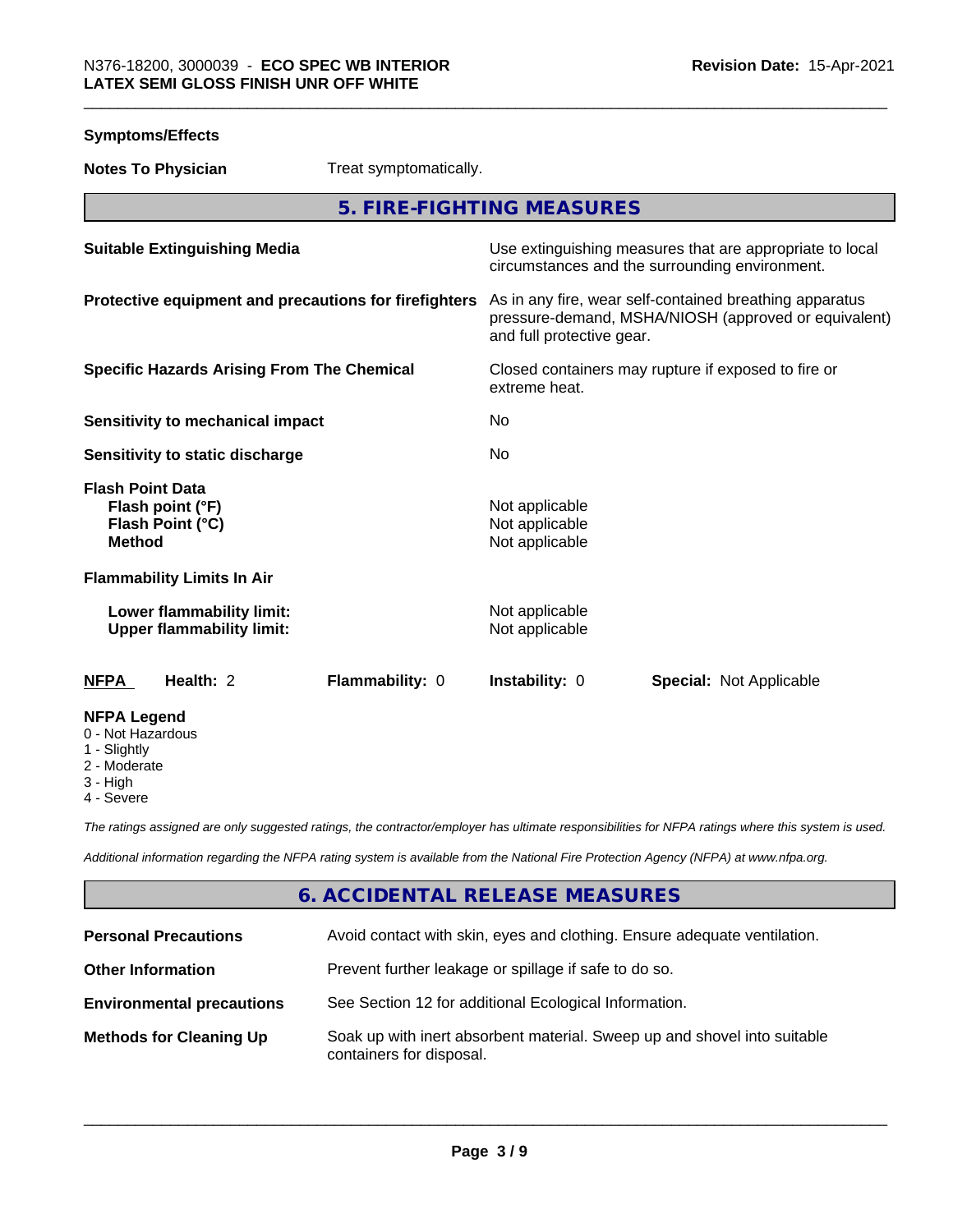# **7. HANDLING AND STORAGE**

| <b>Handling</b>               | Avoid contact with skin, eyes and clothing. Avoid breathing vapors, spray mists or<br>sanding dust. In case of insufficient ventilation, wear suitable respiratory<br>equipment. |  |
|-------------------------------|----------------------------------------------------------------------------------------------------------------------------------------------------------------------------------|--|
| <b>Storage</b>                | Keep container tightly closed. Keep out of the reach of children.                                                                                                                |  |
| <b>Incompatible Materials</b> | No information available                                                                                                                                                         |  |

# **8. EXPOSURE CONTROLS/PERSONAL PROTECTION**

#### **Exposure Limits**

| <b>Chemical name</b> | <b>ACGIH TLV</b>         | <b>OSHA PEL</b>                            |
|----------------------|--------------------------|--------------------------------------------|
| Titanium dioxide     | TWA: $10 \text{ ma/m}^3$ | <b>TWA</b><br>15 mg/m <sup>3</sup> $\cdot$ |
| Silica amorphous     | N/E                      | 20 mppcf - TWA                             |

#### **Legend**

ACGIH - American Conference of Governmental Industrial Hygienists Exposure Limits OSHA - Occupational Safety & Health Administration Exposure Limits N/E - Not Established

| <b>Engineering Measures</b>          | Ensure adequate ventilation, especially in confined areas.               |
|--------------------------------------|--------------------------------------------------------------------------|
| <b>Personal Protective Equipment</b> |                                                                          |
| <b>Eye/Face Protection</b>           | Safety glasses with side-shields.                                        |
| <b>Skin Protection</b>               | Protective gloves and impervious clothing.                               |
| <b>Respiratory Protection</b>        | In case of insufficient ventilation wear suitable respiratory equipment. |
|                                      |                                                                          |

**Hygiene Measures** Avoid contact with skin, eyes and clothing. Remove and wash contaminated clothing before re-use. Wash thoroughly after handling.

**9. PHYSICAL AND CHEMICAL PROPERTIES**

| Appearance              | liquid                   |
|-------------------------|--------------------------|
| Odor                    | little or no odor        |
| <b>Odor Threshold</b>   | No information available |
| Density (Ibs/gal)       | $10.3 - 10.7$            |
| <b>Specific Gravity</b> | $1.23 - 1.28$            |
| рH                      | No information available |
| <b>Viscosity (cps)</b>  | No information available |
| Solubility(ies)         | No information available |
| <b>Water solubility</b> | No information available |
| <b>Evaporation Rate</b> | No information available |
| Vapor pressure          | No information available |
| Vapor density           | No information available |
| Wt. % Solids            | $50 - 60$                |
| Vol. % Solids           | $35 - 45$                |
| Wt. % Volatiles         | $40 - 50$                |
| Vol. % Volatiles        | $55 - 65$                |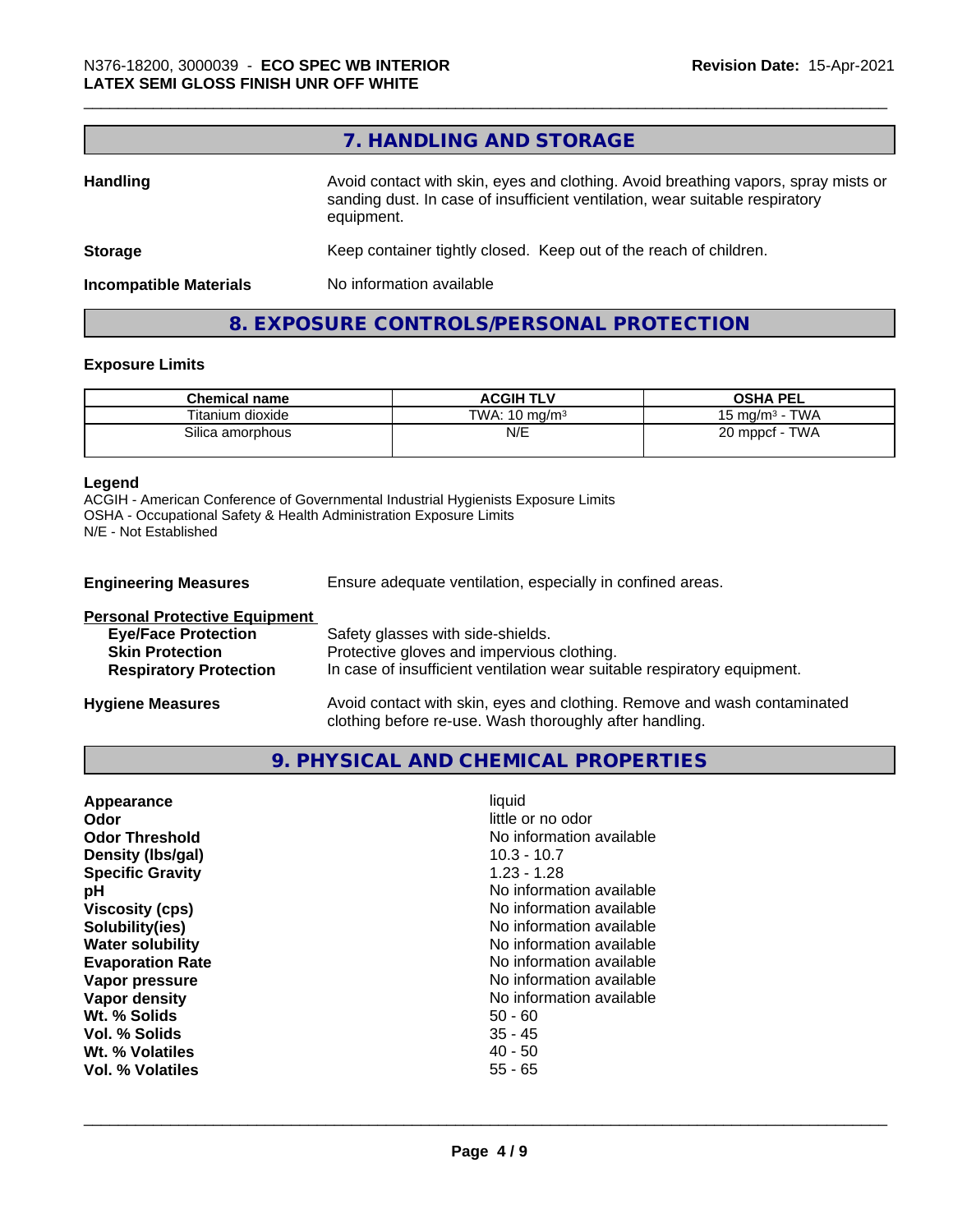| <b>VOC Regulatory Limit (g/L)</b>    | 0                        |
|--------------------------------------|--------------------------|
| <b>Boiling Point (°F)</b>            | 212                      |
| <b>Boiling Point (°C)</b>            | 100                      |
| Freezing point (°F)                  | 32                       |
| <b>Freezing Point (°C)</b>           | 0                        |
| Flash point (°F)                     | Not applicable           |
| Flash Point (°C)                     | Not applicable           |
| Method                               | Not applicable           |
| Flammability (solid, gas)            | Not applicable           |
| <b>Upper flammability limit:</b>     | Not applicable           |
| Lower flammability limit:            | Not applicable           |
| <b>Autoignition Temperature (°F)</b> | No information available |
| <b>Autoignition Temperature (°C)</b> | No information available |
| Decomposition Temperature (°F)       | No information available |
| Decomposition Temperature (°C)       | No information available |
| <b>Partition coefficient</b>         | No information available |
|                                      |                          |

# **10. STABILITY AND REACTIVITY**

| <b>Reactivity</b>                       | Not Applicable                           |
|-----------------------------------------|------------------------------------------|
| <b>Chemical Stability</b>               | Stable under normal conditions.          |
| <b>Conditions to avoid</b>              | Prevent from freezing.                   |
| <b>Incompatible Materials</b>           | No materials to be especially mentioned. |
| <b>Hazardous Decomposition Products</b> | None under normal use.                   |
| Possibility of hazardous reactions      | None under normal conditions of use.     |

# **11. TOXICOLOGICAL INFORMATION**

|                                          | ▎▏▏▕▕ <del></del> ❤▎▎▎▏░▔▏▏▏▏▏▏▏▏▏▏▏▏▏▏▏▏▏▏▏▏▏▏▏▏▏▏                                                                                             |
|------------------------------------------|-------------------------------------------------------------------------------------------------------------------------------------------------|
| <b>Product Information</b>               |                                                                                                                                                 |
| Information on likely routes of exposure |                                                                                                                                                 |
|                                          | <b>Principal Routes of Exposure</b> Eye contact, skin contact and inhalation.                                                                   |
| <b>Acute Toxicity</b>                    |                                                                                                                                                 |
| <b>Product Information</b>               | No information available                                                                                                                        |
|                                          | Symptoms related to the physical, chemical and toxicological characteristics                                                                    |
| <b>Symptoms</b>                          | No information available                                                                                                                        |
|                                          | Delayed and immediate effects as well as chronic effects from short and long-term exposure                                                      |
| Eye contact<br><b>Skin contact</b>       | May cause slight irritation.<br>Substance may cause slight skin irritation. Prolonged or repeated contact may dry<br>skin and cause irritation. |
| <b>Inhalation</b>                        | May cause irritation of respiratory tract.                                                                                                      |
|                                          |                                                                                                                                                 |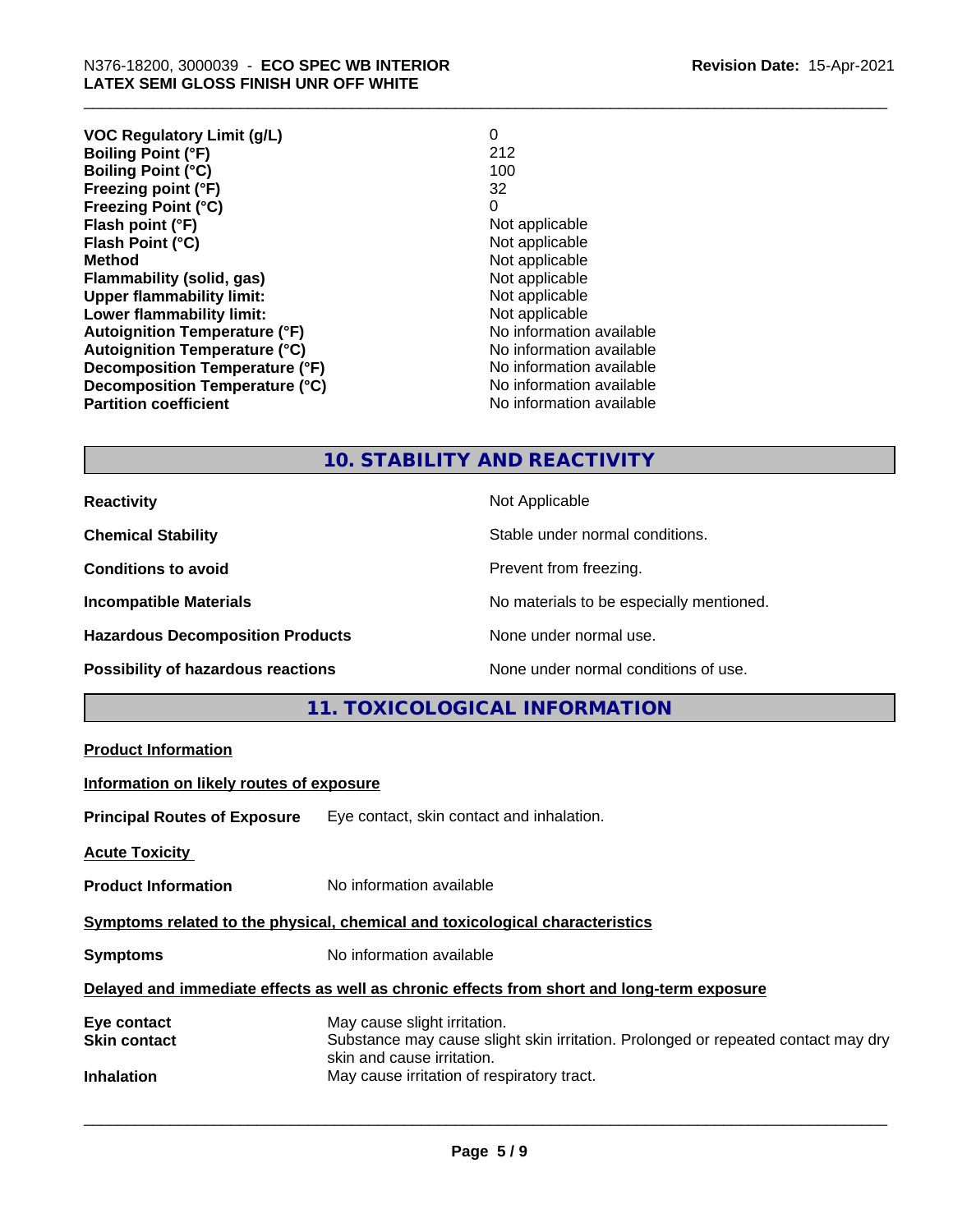| Ingestion<br><b>Sensitization</b> | Ingestion may cause gastrointestinal irritation, nausea, vomiting and diarrhea.<br>No information available |
|-----------------------------------|-------------------------------------------------------------------------------------------------------------|
| <b>Neurological Effects</b>       | No information available.                                                                                   |
| <b>Mutagenic Effects</b>          | No information available.                                                                                   |
| <b>Reproductive Effects</b>       | Possible risk of impaired fertility. Possible risk of harm to the unborn child.                             |
| <b>Developmental Effects</b>      | No information available.                                                                                   |
| <b>Target organ effects</b>       | No information available.                                                                                   |
| <b>STOT - single exposure</b>     | No information available.                                                                                   |
| <b>STOT - repeated exposure</b>   | No information available.                                                                                   |
| Other adverse effects             | No information available.                                                                                   |
| <b>Aspiration Hazard</b>          | No information available                                                                                    |

#### **Numerical measures of toxicity**

**The following values are calculated based on chapter 3.1 of the GHS document**

| <b>ATEmix (oral)</b>   | 44298 mg/kg  |
|------------------------|--------------|
| <b>ATEmix (dermal)</b> | 186297 mg/kg |

#### **Component Information**

| Chemical name                                 | Oral LD50                                      | Dermal LD50             | Inhalation LC50          |
|-----------------------------------------------|------------------------------------------------|-------------------------|--------------------------|
| Titanium dioxide<br>13463-67-7                | $> 10000$ mg/kg (Rat)                          |                         |                          |
| Silica amorphous<br>7631-86-9                 | $= 7900$ mg/kg (Rat)                           | $>$ 2000 mg/kg (Rabbit) | $> 2.2$ mg/L (Rat) 1 h   |
| Sodium C14-C16 olefin sulfonate<br>68439-57-6 | $= 2220$ mg/kg (Rat)                           | $> 740$ mg/kg (Rabbit)  | $\overline{\phantom{0}}$ |
| Trimethylolpropane<br>77-99-6                 | $= 14100$ mg/kg (Rat)<br>$= 14000$ mg/kg (Rat) |                         | $> 0.29$ mg/L (Rat) 4 h  |

#### **Chronic Toxicity**

#### **Carcinogenicity**

*The information below indicateswhether each agency has listed any ingredient as a carcinogen:.*

| <b>Chemical name</b>    | <b>IARC</b>          | <b>NTP</b> | <b>OSHA</b> |  |
|-------------------------|----------------------|------------|-------------|--|
|                         | 2B<br>Possible Human |            | Listed      |  |
| ' Titanium<br>ı dioxide | Carcinogen           |            |             |  |

• Although IARC has classified titanium dioxide as possibly carcinogenic to humans (2B), their summary concludes: "No significant exposure to titanium dioxide is thought to occur during the use of products in which titanium dioxide is bound to other materials, such as paint."

#### **Legend**

IARC - International Agency for Research on Cancer NTP - National Toxicity Program OSHA - Occupational Safety & Health Administration

**12. ECOLOGICAL INFORMATION**

### **Ecotoxicity Effects**

The environmental impact of this product has not been fully investigated.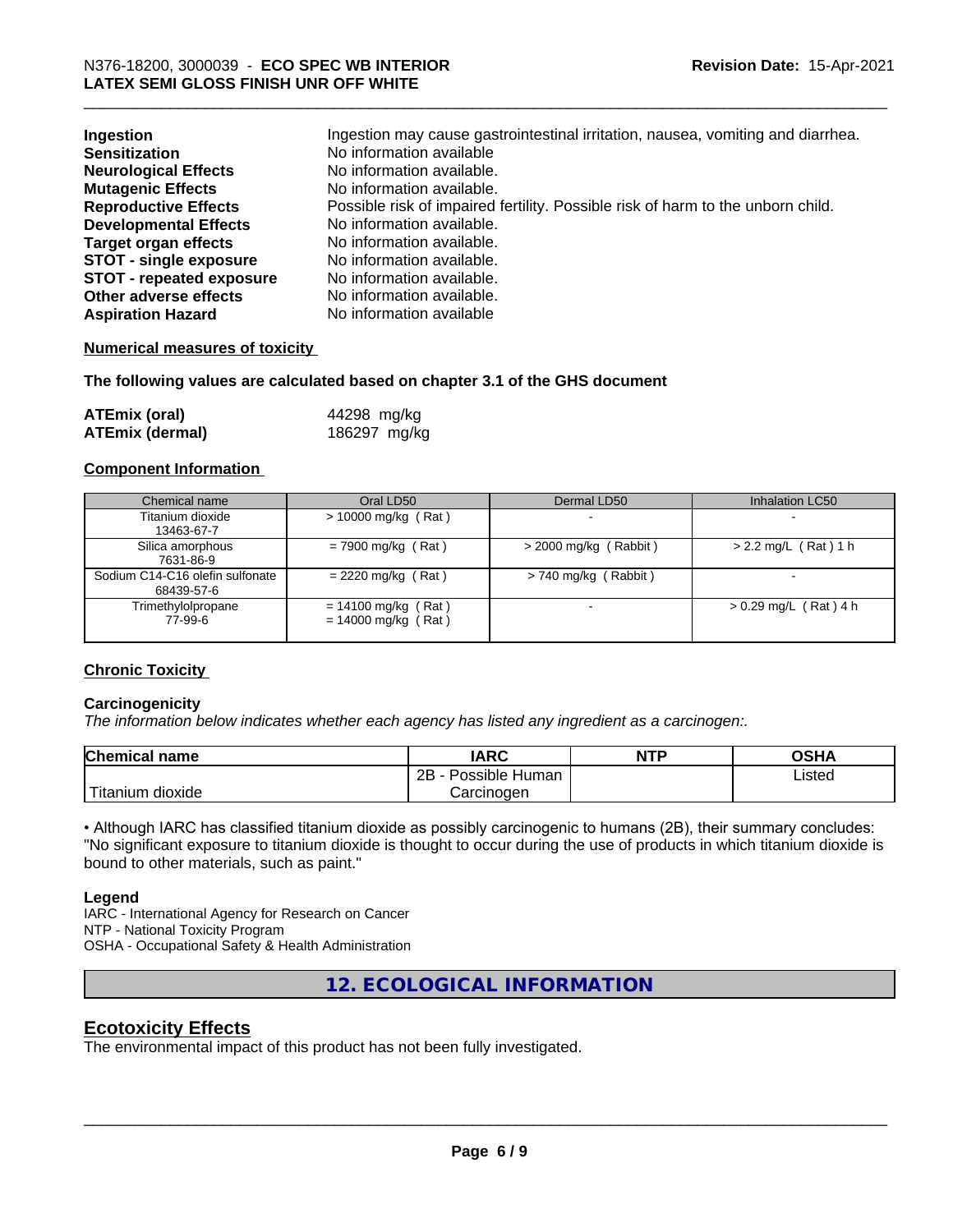#### **Product Information**

#### **Acute Toxicity to Fish**

No information available

#### **Acute Toxicity to Aquatic Invertebrates**

No information available

#### **Acute Toxicity to Aquatic Plants**

No information available

#### **Persistence / Degradability**

No information available.

#### **Bioaccumulation**

There is no data for this product.

## **Mobility in Environmental Media**

No information available.

#### **Ozone**

No information available

#### **Component Information**

#### **Acute Toxicity to Fish**

Titanium dioxide  $LC50:$  > 1000 mg/L (Fathead Minnow - 96 hr.)

#### **Acute Toxicity to Aquatic Invertebrates**

No information available

#### **Acute Toxicity to Aquatic Plants**

No information available

|                              | 13. DISPOSAL CONSIDERATIONS                                                                                                                                                                                               |
|------------------------------|---------------------------------------------------------------------------------------------------------------------------------------------------------------------------------------------------------------------------|
| <b>Waste Disposal Method</b> | Dispose of in accordance with federal, state, and local regulations. Local<br>requirements may vary, consult your sanitation department or state-designated<br>environmental protection agency for more disposal options. |
|                              | 14. TRANSPORT INFORMATION                                                                                                                                                                                                 |
| <b>DOT</b>                   | Not regulated                                                                                                                                                                                                             |
| <b>ICAO / IATA</b>           | Not regulated                                                                                                                                                                                                             |
| <b>IMDG / IMO</b>            | Not regulated                                                                                                                                                                                                             |
|                              |                                                                                                                                                                                                                           |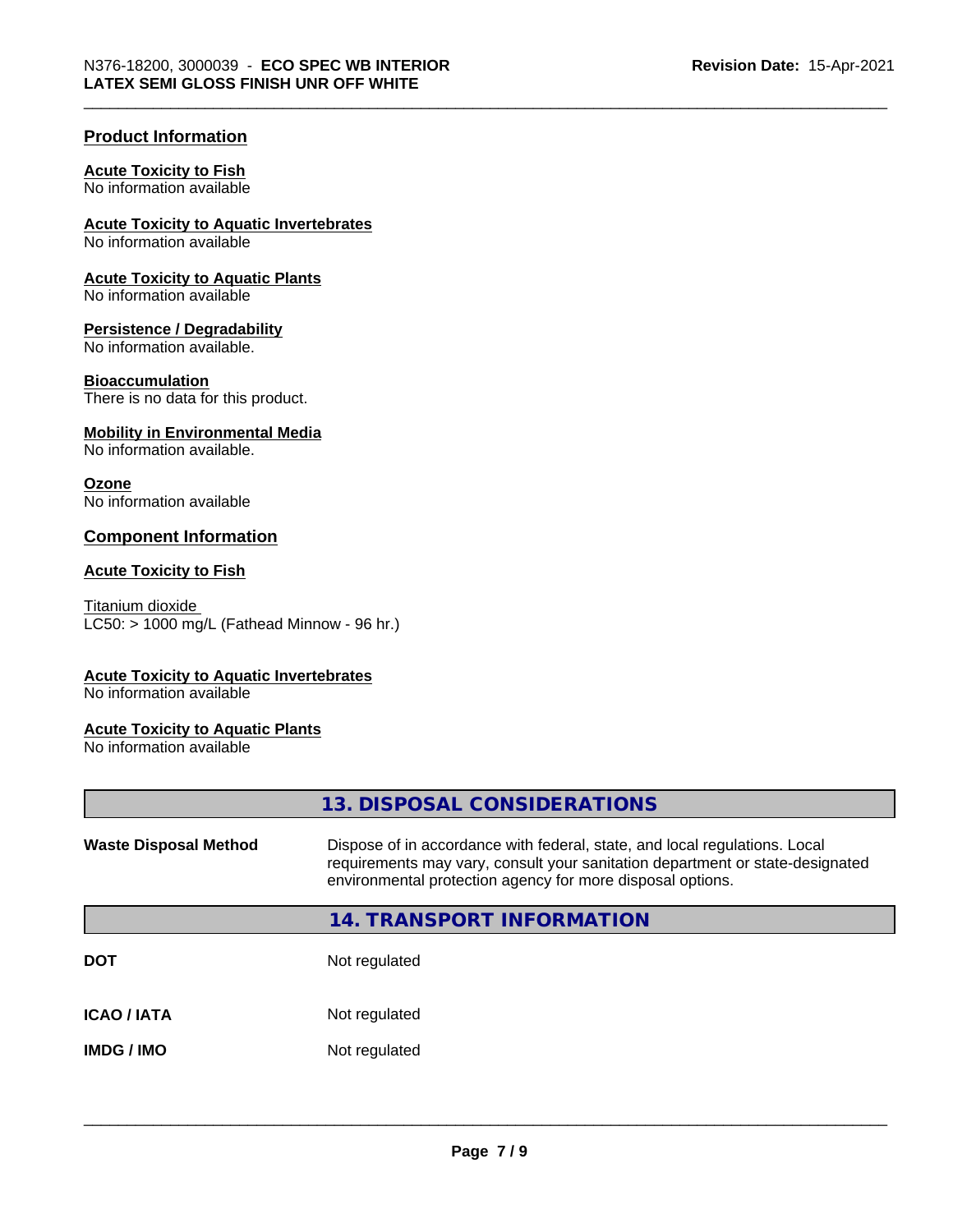# **15. REGULATORY INFORMATION**

### **International Inventories**

| <b>TSCA: United States</b> | Yes - All components are listed or exempt. |
|----------------------------|--------------------------------------------|
| <b>DSL: Canada</b>         | No - Not all of the components are listed. |
|                            | One or more component is listed on NDSL.   |

#### **Federal Regulations**

#### **SARA 311/312 hazardous categorization**

| Acute health hazard               | Nο  |
|-----------------------------------|-----|
| Chronic Health Hazard             | Yes |
| Fire hazard                       | Nο  |
| Sudden release of pressure hazard | Nο  |
| Reactive Hazard                   | N٥  |

#### **SARA 313**

Section 313 of Title III of the Superfund Amendments and Reauthorization Act of 1986 (SARA). This product contains a chemical or chemicals which are subject to the reporting requirements of the Act and Title 40 of the Code of Federal Regulations, Part 372:

*None*

# **Clean Air Act,Section 112 Hazardous Air Pollutants (HAPs) (see 40 CFR 61)**

This product contains the following HAPs:

*None*

### **US State Regulations**

#### **California Proposition 65**

**AVIMARNING:** Cancer and Reproductive Harm– www.P65warnings.ca.gov

#### **State Right-to-Know**

| <br>Chemical<br>'I name               | . <b>. .</b> .<br>IVId<br>aunuacua | <b>Jerse</b> v<br><b>Nev</b> | าnsvlvania |
|---------------------------------------|------------------------------------|------------------------------|------------|
| .<br>--<br>dioxide<br>۱um<br>, ıtanıı |                                    |                              |            |
| <b>A</b> .<br>silicə<br>u amorphous.  |                                    |                              |            |

**Legend**

X - Listed

# **16. OTHER INFORMATION**